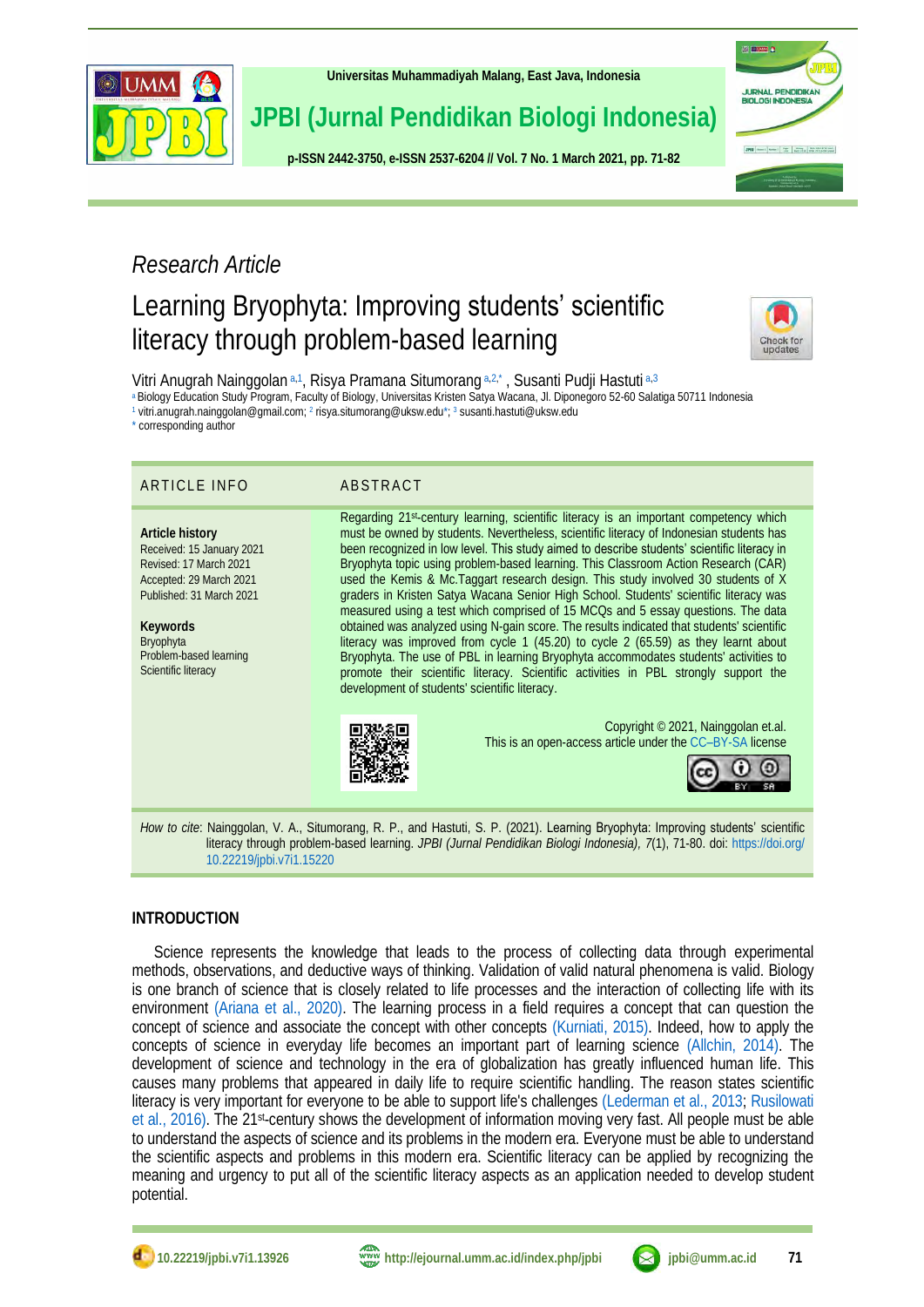Science literacy is defined as the ability to use scientific knowledge to identify questions, obtain new knowledge, explain scientific phenomena, and infer based on scientific evidence [\(OECD, 2013\).](#page-10-0) The gain process of scientific literacy has a prominent position because it could give some contribution to improve making decision skills at the community level even personal competence [\(Lederman et al., 2013\).](#page-9-1) Students need meaningful activities to develop their full potential [\(McCrae, 2011\).](#page-10-1) Holbrook's research results state that learning science is still not in great demand by many students. This is due to the practice of learning more to place the material as a subject but not relate to problems in daily life [\(Holbrook & Rannikmae, 2016\).](#page-9-2) Because contextual learning can build student awareness of the importance of science, especially in the field of science [\(Lederman et al.,](#page-9-1) 2013).

Learning on achieving scientific literacy is following the hardship of learning science and learning is not only oriented to knowledge but also the process and formation of attitudes. Therefore, the assessment of scientific literacy is not only oriented to the mastery of science material but can lead to the mastery of life skills, thinking abilities, and abilities in the science process. Scientific literacy can be implemented by using students' science knowledge to integrated values and competence in other to use the scientific method to solve a problem [\(Kaya](#page-9-3)  [et al., 2012;](#page-9-3) [Oliver & Adkins, 2020\).](#page-10-2) [Priyambodo and](#page-10-3) Situmorang (2017) said the development of a process skills approach was one of the important efforts to obtain optimal learning success.

Program for International Student Assessment (PISA) has researched students' scientific literacy in many developing countries because it was considered a key success in learning science. The result of PISA in 2018 had indicated that the achievement of Indonesian students' scientific literacy was still not satisfactory because it just reached a lower level was around 500, not far from the score before in the year 2015 [\(OECD, 2019\).](#page-10-4) Compared with the OECD average, Indonesian students still lower. This condition should reflect our quality in science education still needs improvement in all aspects, especially the science learning process. Science teachers should change their habits not only to transfer knowledge but also to empower scientific literacy. The strategy for developing scientific literacy is a challenge for teachers, especially in senior high schools.

The survey results at Kristen Satya Wacana Senior High School students in class  $X<sup>th</sup>$  grade in the odd semester of the 2019-2020 school year showed that students' scientific literacy skills needed improvement in the learning process in class. Preliminary research conducted on 30 students from three different classes showed that 7% of students could identify issues scientifically, and 10% were tired of explaining a phenomenon. Furthermore, students also stated that biology material was oriented to remember. For example, 26% of students commented that biological material was memorized and sometimes confusing. These were indicated that an educator had some difficulties gained a learning process based on the scientific process. The scientific process is planning (information acquisition), implementation (data collection), data analysis and interpretation, and decision making.

Based on the explanation from the biology teacher that the students' literacy skills are classified as low due to several conditions, namely: 1) the lack of learning activities that lead to a scientific process to support the development of scientific literacy skills; 2) limited opportunities for teachers to construct evaluation tools that lead to scientific literacy; 3) teachers are still minimal in assisting students to train students' scientific literacy skills; and, 4) the lack of student assistance in science learning. The application of the scientific model by the teacher has been carried out in Biology learning, both in the classroom and in the laboratory. It's just that the scientific learning model used by the teacher only facilitates students to identify problems given by the teacher in the form of answering basic questions but has not led to scientific explanations and uses various facts or data for problem-solving. Therefore, the application of problem-oriented models to improve students' scientific literacy. One alternative that can be applied is to use it which can improve students' scientific attitudes. Some studies find that the teacher should apply the Problem-Based Learning (PBL) model continuously in biology learning as a solutio[n \(Günter, 2020;](#page-9-4) [Moutinho et al., 2015;](#page-10-5) [Prastika et al., 2019;](#page-10-6) [Suwono et al., 2017\).](#page-11-1)

Innovative learning models are needed that can move students' understanding of creativity in problemsolving Improving scientific literacy requires a comprehensive understanding to be able to teach biology by using appropriate models and by learning objectives [\(Glaze, 2018\).](#page-9-5) PBL is a learning model that develops students' ability to solve problems based on scientific phenomena in everyday life [\(Parno et al., 2020\).](#page-10-7) Bryophyta is one of the biological materials related to the realm. Students can find Bryophyta groups in their circumstances. The implementation of PBL can help students to improve science process skills to gain meaningful learning through students' scientific literacy skills [\(Kaya et al., 2012\).](#page-9-3) Research from [Ardianto and](#page-8-2) Rubini (2016) explained that PBL could improve students' scientific literacy skills in the aspect of explaining scientific issues, explaining the events of everyday scientific phenomena, and utilizing data based on scientific phenomena. Students who are given a comprehensive understanding of the scientific learning model of each class meeting will interpret biology as a related science in daily life. In line with the finding from some studies that the problems arranged in PBL can be in the form of authentic problems related to everyday life [\(Bledsoe &](#page-8-3)  [Flick, 2012;](#page-8-3) [Elder, 2015;](#page-9-6) [Ismiani et](#page-9-7) al., 2017; [Lokitaswara et al., 2019;](#page-10-8) [Mustofa et al., 2016;](#page-10-9) [Ünal & Özdemir,](#page-11-2)  [2013;](#page-11-2) [Wang et al., 2012\).](#page-11-3)

Scientific activities through PBL are expected to help students strengthen science knowledge and gain interaction with their environment [\(Foyle et al., 2018\).](#page-9-8) If students have interacted with their environment,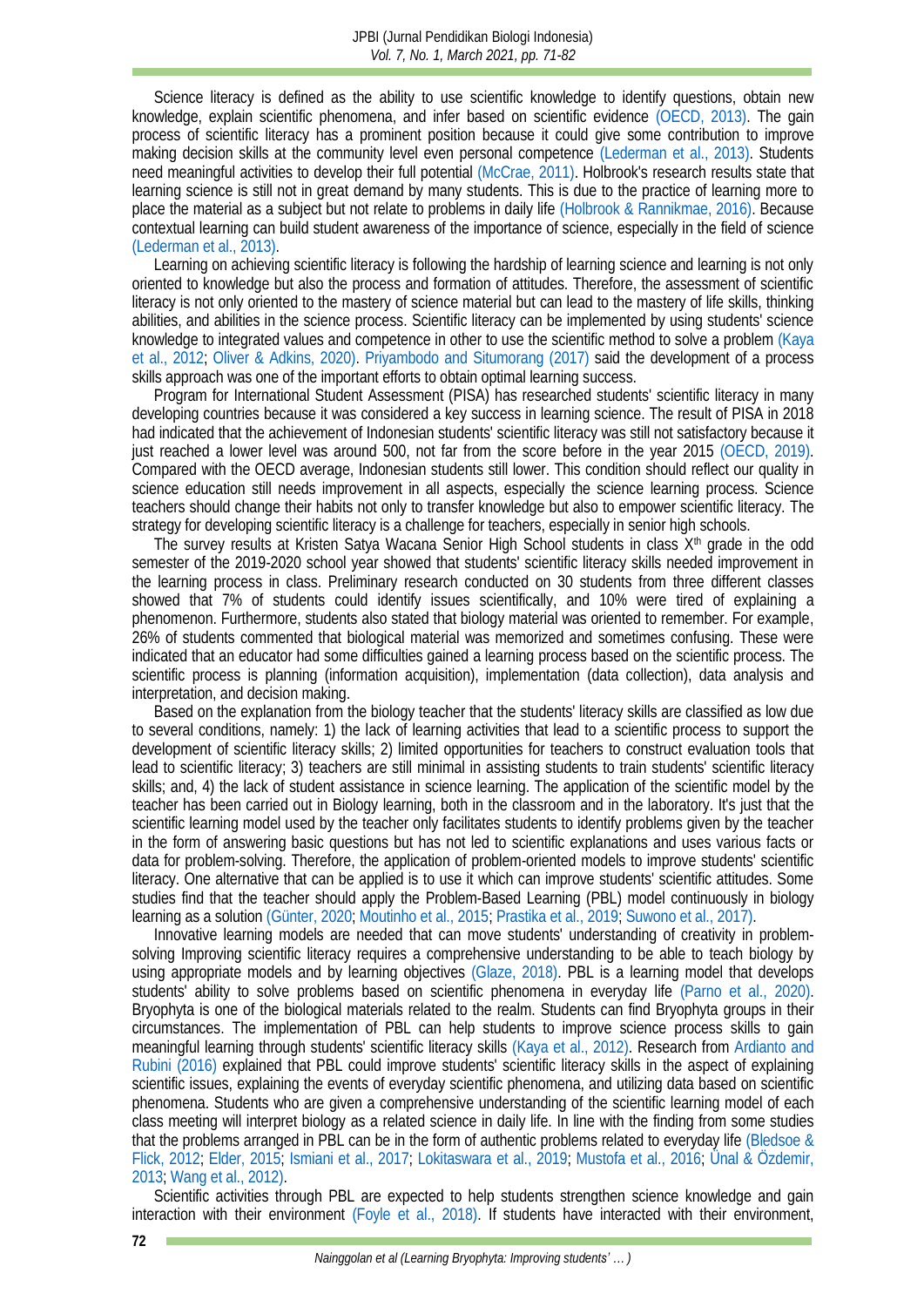students will get an opportunity to learn contextually. Learning activities with scientific methods will train and familiarize students with investigations based on valid information [\(Sivamoorthy et al., 2013\).](#page-11-4) Furthermore, support from the teacher is also an important element to engage students as learners. One of the biology contents that can be created to be the process of investigation is Bryophyta. Based on an interview with 60 students, 66% of students have difficulties identifying and classifying this topic. The PBL model facilitated students to implement in contextual learning [\(Baran & Sozbilir,](#page-8-4) 2018; [Bate, et al., 2014\).](#page-8-5) The construction of knowledge through PBL is a reason to engage student's ability. Students will be involved in observing the types of Bryophyta and their classification based on students' findings in the environment.

It is important to develop scientific literacy skills for students to provide critical solutions from the information obtained. This research is important because it is suspected that the students 'problem-solving skills gradually have a positive impact on students' scientific literacy skills. According to [Gurses et al.](#page-9-9) (2015) problem-solving which is related to everyday life can empower students' critical thinking skills to gain meaningful learning. Some previous studies exhibited that the PBL model can increase the ability of scientific literacy, nevertheless, the research has not focused on empowering students about using scientific evidence and phenomena scientifically [\(Husna et al., 2017;](#page-9-10) [Prastika et al., 2019\).](#page-10-6) When students' thinking abilities are empowered, it will provide a strong stimulus for increasing scientific literacy. This means that when the student's ability to increase the problem will also increase the student's scientific literacy ability [\(Parno et al., 2020;](#page-10-7) [Rosa et al., 2018\).](#page-11-5) However, previous research on scientific literacy on Bryophyta topic was still limited. This research is very important to be studied more deeply for the empirical investigation that PBL can improve students' scientific literacy skills in Bryophyta learning.

#### **METHOD**

This Classroom Action Research (CAR) study was conducted at Kristen Satya Wacana Senior High School, Salatiga City in February-March 2020. The CAR design used was the research design model of Kemis & Mc. Taggart consists of steps, namely 1) planning: consisting of activities to design learning devices, 2) actions: implementation of learning on Bryophyta topic based on the PBL model, 3) observation (observing) is an observation activity towards the action process in research, 4) reflection is an activity to evaluate the implementation and achievement of students' scientific literacy (described in [Figure 1\)](#page-2-0).



**Figure 1**. Diagram of the implementation of learning from pre-cycle, cycle I, and cycle II

<span id="page-2-0"></span>The subjects of this study were 30 students of X graders at Kristen Satya Wacana Senior High School of the academic year 2019/2020. The sample was purposive sampling and consist of 1 group which is learning through PBL The scientific literacy assessment instrument consisted of 3 indicator items with 15 multiple choice questions and 5 essay items. The instrument is an adaptation from [Gormally et al.](#page-9-11) (2012) as presented in [Table](#page-2-1)  [1.](#page-2-1)

| Table 1. Scientific literacy indicator |  |
|----------------------------------------|--|
|----------------------------------------|--|

<span id="page-2-1"></span>

| Indicator of scientific literacy | Question number                            |
|----------------------------------|--------------------------------------------|
| Identifying scientific problems  | 1, 4, 5, 6, 16 (essay), 17 (essay)         |
| Explain phenomena scientifically | 2, 3, 7, 8, 10, 11, 18 (essay), 19 (essay) |
| Using scientific evidence        | 9, 12, 13, 14, 15, 20 (essay)              |

Data were collected using a written test and analyzed based on the N-Gain score from cycle one to cycle two. The test is carried out using a pretest and posttest regarding Bryophyta topic. Based on its construct, the test instrument was declared valid by content experts (biology lecturer). Empirical validation was done towards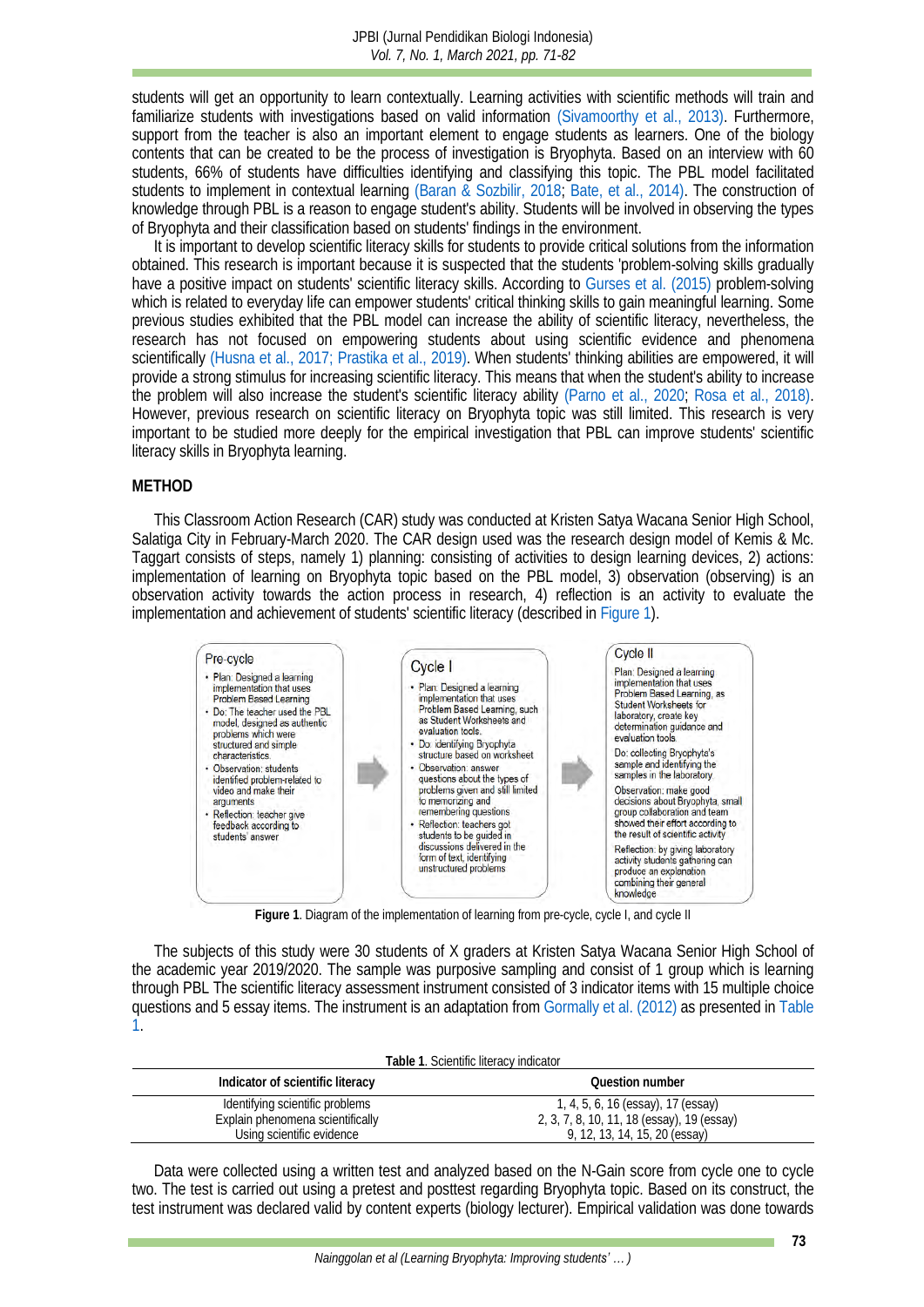the scientific literacy ability test instrument. The test validation is the test with three indicators which consisted of 15 multiple choices and 5 essays. Implementation of test items involved 25 students of XI graders at same school who had learned the topic of a Bryophyta in the previous semester. The result of the validation was that 20 test items were declared as valid with **Cronbach's alpha reliability** of 0.84. The distribution of test items according to scientific literacy indicators is presented in [Table 1.](#page-2-1) The stages of PBL that implement in this study are shown in [Table 2.](#page-3-0) PBL implementation was conducted for two cycles and each cycle has consisted of two meetings. In the first up to the second meeting, it was the first cycle and the third to fourth where the second cycle. The research was carried out through stages of 2 cycles is the first cycle students were taught using conventional methods, while the second cycle uses PBL.

**Table 2**. Syntax of PBL

<span id="page-3-0"></span>

|               | Syntax of PBL                                                                                                 | Student activity                                                                                                                                                                                                                                                                                                                                                                                                                                                                                                                                                                                                                                                                                                                                                                                                                                                                                        |
|---------------|---------------------------------------------------------------------------------------------------------------|---------------------------------------------------------------------------------------------------------------------------------------------------------------------------------------------------------------------------------------------------------------------------------------------------------------------------------------------------------------------------------------------------------------------------------------------------------------------------------------------------------------------------------------------------------------------------------------------------------------------------------------------------------------------------------------------------------------------------------------------------------------------------------------------------------------------------------------------------------------------------------------------------------|
|               | Orientation problems                                                                                          | Students tried to understand the description of the problem given by the teacher regarding<br>Bryophyta in the student activity sheet. Problem starts from collecting activities to Bryophyta's<br>sample and students carrying them into a laboratory to identifying the structure of a sample.<br>Problem starts from collecting activities to Bryophyta's sample and students carrying them into a<br>laboratory to identifying the structure of a sample. By determination instruction, students<br>determined the sample and grouping them into the classification concept. The problem is, how<br>students could identify all of the samples accurately and made them into the right group. The<br>teacher's role was to ensure all of the students' group members gave a scientific argument<br>above the identification result. So, they tried to solve it through the discussion in the group. |
| 2.            | Organizing students into<br>research                                                                          | Students in groups formulate problems related to the Bryophyta concept in the problem<br>description, to find ways of solving through observation and experimental activities to provide<br>solutions to the problems given.                                                                                                                                                                                                                                                                                                                                                                                                                                                                                                                                                                                                                                                                            |
| $\mathcal{E}$ | Independent investigation in<br>a group                                                                       | Students collect data (sample from a group of Bryophyta) for finding the concept of grouping<br>characteristics. These purposes were stimulated students to solve a problem about<br>classification, ecological characteristics, and cycle reproduction.                                                                                                                                                                                                                                                                                                                                                                                                                                                                                                                                                                                                                                                |
| 4.            | Preparation of summary<br>concept of Bryophyta for<br>development (discussion)<br>related to observation data | Students, guided by the teacher, identify forming a group of Bryophyta. Students could be<br>connecting a key determination of Bryophyta and put them into an appropriate group. Based on<br>the ecological characteristics, students should define how Bryophyta could sustain in that area.<br>They must be related to the reproduction cycle of Bryophyta. The summary results of Bryophyta<br>according to the data collected, all of the group members listening and discussing to the<br>summary results. If there are errors in the results, they can give some suggestions to correct the<br>answer.                                                                                                                                                                                                                                                                                            |
| 5             | Presentation                                                                                                  | Pairs of students from all of the group in class, present their results for the whole class, and<br>students from other couples respond to the presentation of the result.                                                                                                                                                                                                                                                                                                                                                                                                                                                                                                                                                                                                                                                                                                                              |
| 6             | Conclusion                                                                                                    | Pairs of students who do presentations conclude for all of students' suggestion in the classroom,<br>assisted by another member of the group, they can maximize their report about solving<br>problems.                                                                                                                                                                                                                                                                                                                                                                                                                                                                                                                                                                                                                                                                                                 |

The test instrument was used to measure scientific literacy skills. The tests were given before as a pretest and after the learning process as a posttest (the treatments). Item of the test was the same even though it spread randomly. Improvement of students' scientific literacy skills through the implementation of PBL models is analyzed through the calculation of average scores using N-Gain. The N-Gain formula is used according to Hake [\(2014\),](#page-9-12) presented in [Formula \(1\).](#page-3-1) The criteria for calculating the N-Gain score data are needed as a reference for changing the score using [Formula \(2\).](#page-3-2) Furthermore, interpretation of students' scientific literacy (by using N-Gain score) is described in [Table 3.](#page-4-0)

$$
\frac{Sf(96)-Si(96)}{100-56(96)}
$$

$$
g = \frac{100 - Sf(96)}{(1)}
$$

Information: Sf = posttest score average Si = pretest score average

$$
P=\frac{f}{N}\times 100
$$

#### Information: P = value expressed as a percentage  $F =$  the frequency that is being sought for the percentage

N = number of frequencies

Implementation of the PBL model contains scores of four scale marks for each phase indicator. Finally, the data were analyzed by descriptive analysis through the calculation of the percentage of the results of the implementation PBL model. The instruments used were the forms of observation sheet. The observation sheet was used to obtain information about the implementation of the PBL model. The criteria for the results of the

<span id="page-3-1"></span>

<span id="page-3-2"></span>(2)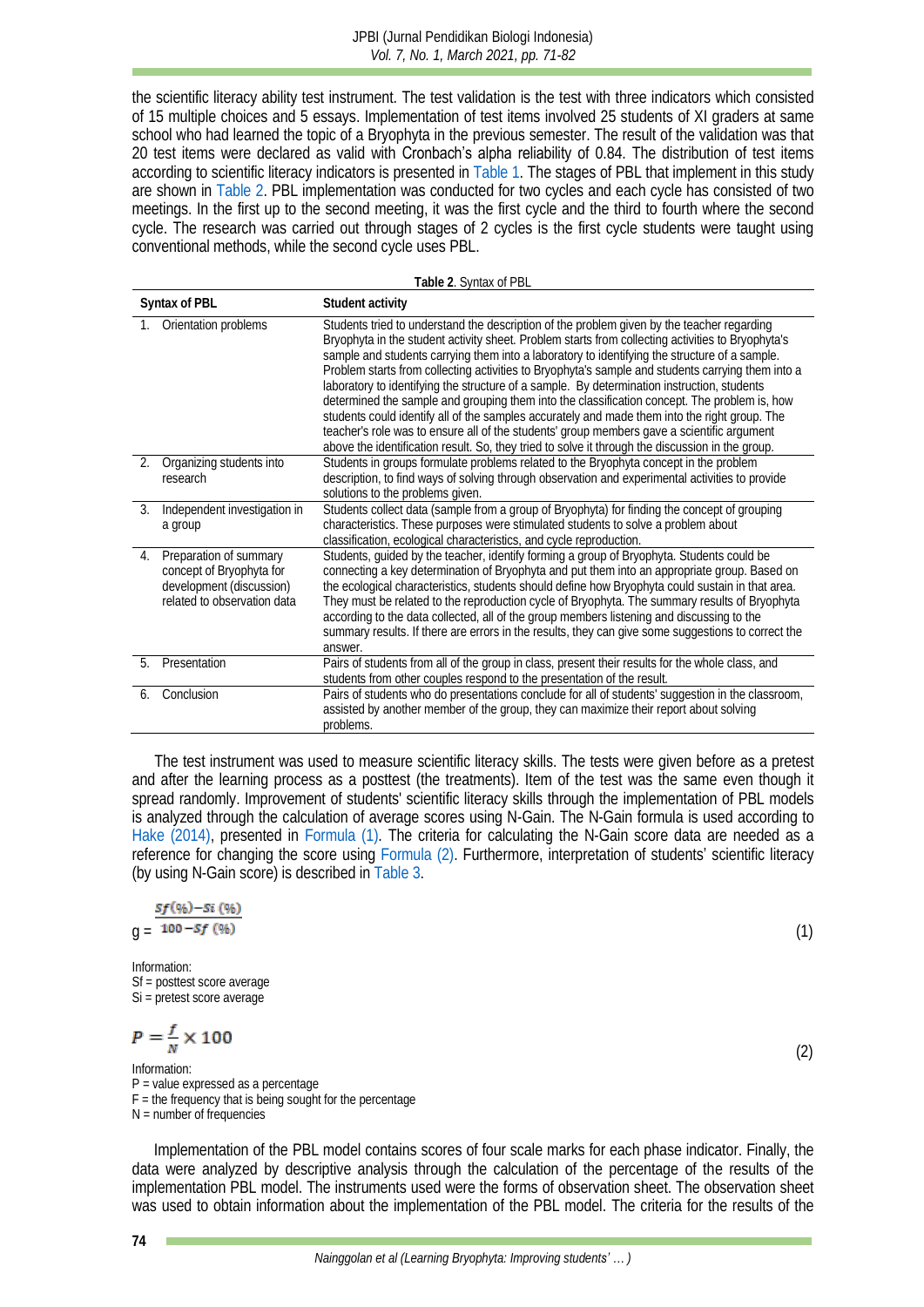research instrument data are carried out then the initial data in the form of scores are converted into qualitative data (interval data) with a scale of four presented i[n Table 4](#page-4-1) [\(Nuryadi et al., 2017\).](#page-10-10) Indicators of success in this study are based on (1) An increase in the scientific literacy of students who scored above minimal completeness criteria by 65, (2) The implementation of the PBL model by 90% in learning following the lesson plan that has been prepared and implemented.

<span id="page-4-1"></span><span id="page-4-0"></span>

| Table 3. Interpretation of scientific literacy (gain score)                                     |                                          |  |
|-------------------------------------------------------------------------------------------------|------------------------------------------|--|
| Score interval                                                                                  | Interpretation                           |  |
| > 0.7<br>$0.7 \ge X \ge 0.3$<br>< 0.3                                                           | High<br>Medium<br>Low                    |  |
| Table 4. Convert scores of four scale                                                           |                                          |  |
| Score interval                                                                                  | Category                                 |  |
| $3.33 <$ score $\leq 4.00$<br>$2.33 <$ score $\leq 3.33$<br>$1.33 <$ score $\leq 2.33$<br>≤1.33 | Very good<br>Good<br>Enough<br>Deficient |  |

#### **RESULTS AND DISCUSSION**

#### **Pre-Cycle**

The implementation of the pre-cycle was done by the teacher through scientific-based learning. The teacher used the PBL model, learning activities were designed as authentic problems which were structured and simple characteristics. The PBL phases in the pre-cycle were problem identification, collaborative problem solution, presentation, and evaluation. Based on the observations, teachers have not implemented the PBL model optimally. Even though several points around the school environment could be used as learning resources related to environmental knowledge but the achievement of students' cognitive learning outcomes becomes less optimal in several aspects. This is shown from the results of tests with the attainment of students completing 13% with a minimum score of 75. The result of the pre-cycle is obtained as i[n Table 5.](#page-4-2)

| Table 5. Descriptive statistics results in pre-cycle observation |
|------------------------------------------------------------------|
|------------------------------------------------------------------|

<span id="page-4-2"></span>

| Criteria                     | Result of pre-cycle |
|------------------------------|---------------------|
| Number of students           | 20                  |
| Average                      | 46.01               |
| Standard deviation           | 12.22               |
| Max. score                   | 70                  |
| Min. score                   | 20                  |
| Percentage of completeness   | 13%                 |
| Percentage of incompleteness | 87%                 |

**Cycle I**

The implementation of the first cycle started from the planning stage which consists: 1) Designed a learning implementation plan that uses PBL as well as each of the other supporting devices such as student worksheets and evaluation tools; 2) Prepared test instruments to measure the increase in students' scientific literacy and observation sheet of the implementation of learning. The acquisition of students' scientific literacy in the first cycle is described in [Table 6.](#page-4-3)

<span id="page-4-3"></span>

| Table 6. Achievement of students' scientific literacy in cycle I |                   |           |        |              |
|------------------------------------------------------------------|-------------------|-----------|--------|--------------|
| Indicator of scientific literacy                                 | Value description |           | N-Gain |              |
|                                                                  | Pre-test          | Post-test |        | Category     |
| Identifying scientific problems                                  | 40.5              | 65.5      | 42.01  | Medium       |
| Explain phenomena scientifically                                 | 34.6              | 61.3      | 40.81  | Medium       |
| Using scientific evidence                                        | 41.37             | 72.3      | 52.80  | Medium       |
| Average                                                          | 49.02             | 67.2      | 45.20  | Not complete |

Based on [Table 6,](#page-4-3) the result showed that the indicator of identifying scientific problems is 65.5 (moderate category), explaining the phenomenon scientifically 61.3 (moderate category), and using scientific evidence 72.3 (high category). The N-Gain score of students' scientific literacy abilities shows that the indicators of identifying scientific problems and explaining scientific phenomena have almost the same average value, but the indicators using scientific evidence show a gap value. The achievement of indicators identifying scientific problems and explain phenomena scientifically was still less able to answer questions about the types of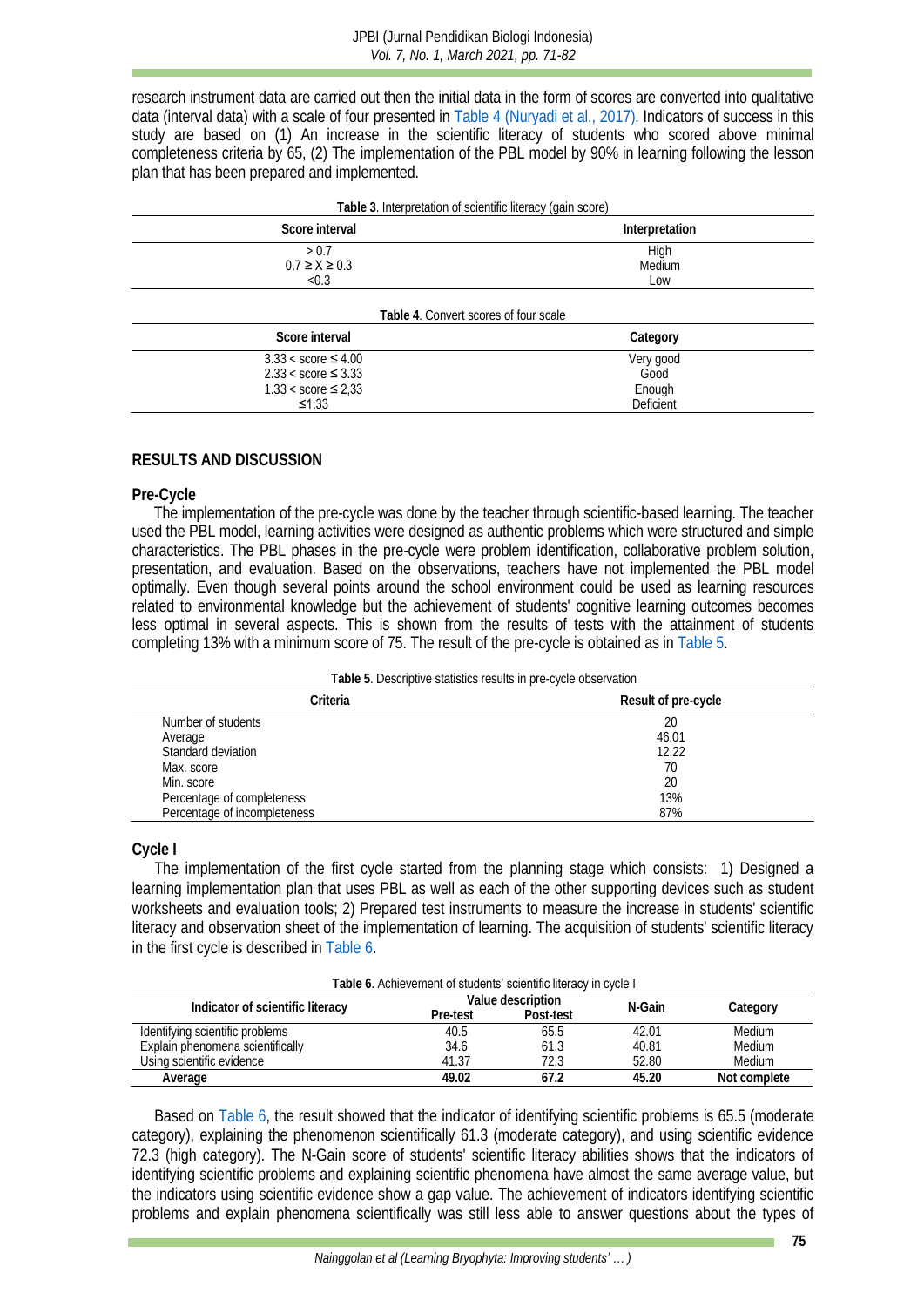problems given and still limited to memorizing and remembering questions. [Bybee, R., and](#page-8-6) McCrae (2011) explain that if students could identify problems related to fact issues factors and everyday lives, they can improve scientific literacy skills comprehensively.

The results of the students' scientific literacy abilities show that the indicators of identifying scientific problems and explaining scientific phenomena have almost the same average value. It showed a gap in the N-Gain score on the indicators using scientific evidence. [Hestiana and](#page-9-13) Rosana (2020) explain that factors that can improve scientific literacy skills are fact-oriented issues and place problems as a starting point for learning. Reflection activities with biology teachers got students to be guided in discussions delivered in the form of text. Students' understanding of problems is still limited to thinking processes systematically. Therefore, the teacher's role in facilitating students to think about problems should be to formulate problems then linked them to the specific solution. Questioning facts and explain scientific phenomena prove scientific truth through accurate verification. Students need to verify data so that the analysis process became more precise.

Description of the implementation of PBL could be known based on observations of teacher's activity. Observations were made based on the steps of the PBL model which had five core activities with the following phases: observing, asking questions, collecting data, associating, and communicating. Observations were made by two observers using the observation sheet. The analysis of the percentage of the PBL model learning implementation is presented i[n Table 7.](#page-5-0)

<span id="page-5-0"></span>

| Class meeting | Score | Category |
|---------------|-------|----------|
| First         | .66   | Good     |
| Second        |       | Good     |
| Average       | .୪.   | Good     |

The implementation of PBL in learning Biology on Bryophyta as a whole result is 2.83 (good category). This means that every phase of PBL on Bryophyta learning has been carried out almost entirely. If we would see from each observation result, each meeting stated that almost all activities were carried out in the PBL model with a score of 2.66 each at the first meeting and 3 at the second. The implementation of the PBL model in the first cycle showed that student participation is still not optimal. This is due to students have some trouble identifying unstructured problems. Students still had not adapted to each phase of the PBL model. For example, when given problems, students still need to be repeated explanations to provide understanding. Frequent problems that teachers often face in implementing the PBL model related to characteristics of the PBL model. [Bledsoe and Flick](#page-8-3) (2012) argue that implementation of PBL takes time so that students get used to problem solving activities. The PBL model requires students to have adequate information in identifying the problems given, especially in unstructured problems [\(Redhana, 2013;](#page-10-11) [Supiandi, M. & Julung, 2016\).](#page-11-6)

#### **Cycle II**

The implementation of the second cycle was carried out two times meeting through teaching activities. Based on reflection in cycle I, learning is done by presenting materials that are not fully mastered by students. The implementation of learning in cycle II teachers and collaborators (researchers) have applied the PBL model. The teacher gives apperception in the form of questions related to the classification of Bryophyta. Next, the teacher explains the steps of the PBL model that will be used in the learning. Students are also given motivation and explained the benefits in daily life when learning about the classification of Bryophyta.

Learning activities starting with collecting Bryophyta's sample and identifying the samples in the laboratory. Students determined the sample using the key of determination and grouping them into the classification concept. The teacher gave a step identification as a problem to the students, and they tried to solve it through the discussion in the group. The teacher also accompanies students in formulating problems and determining hypotheses. The teacher facilitated all the groups by monitoring the students' discussion process in groups. For testing hypotheses, teachers also guide all of the groups to determine the point of the hypotheses. The purposes are they could have the ability to predictions and found the appropriate solutions. After that, each group presented the results of their discussion to the class.

Furthermore, provide a rationale for students' decisions including prioritization of problems about structure identification of Bryophyta. For example, a general characteristic of Bryophyta has not a specific vascular system to bring water and mineral. Indeed, group members in the independent investigation phase should be addressed the proper characteristic according to the problems or issues. Besides, they identify what information is missing and needed to make good care decisions about Bryophyta. In this phase, students engage in using scientific evidence [\(Figure 2\).](#page-6-0) To strengthen their answer, every student could be identified what resources will help them gather the missing identification. In the presentation phase, small group collaboration and team showed their effort according to the result of scientific activity. In this phase, all of the group done feedback and validation. Other small group gave their feedback and explain phenomena scientifically. This activity engages the students to find information from the discussion.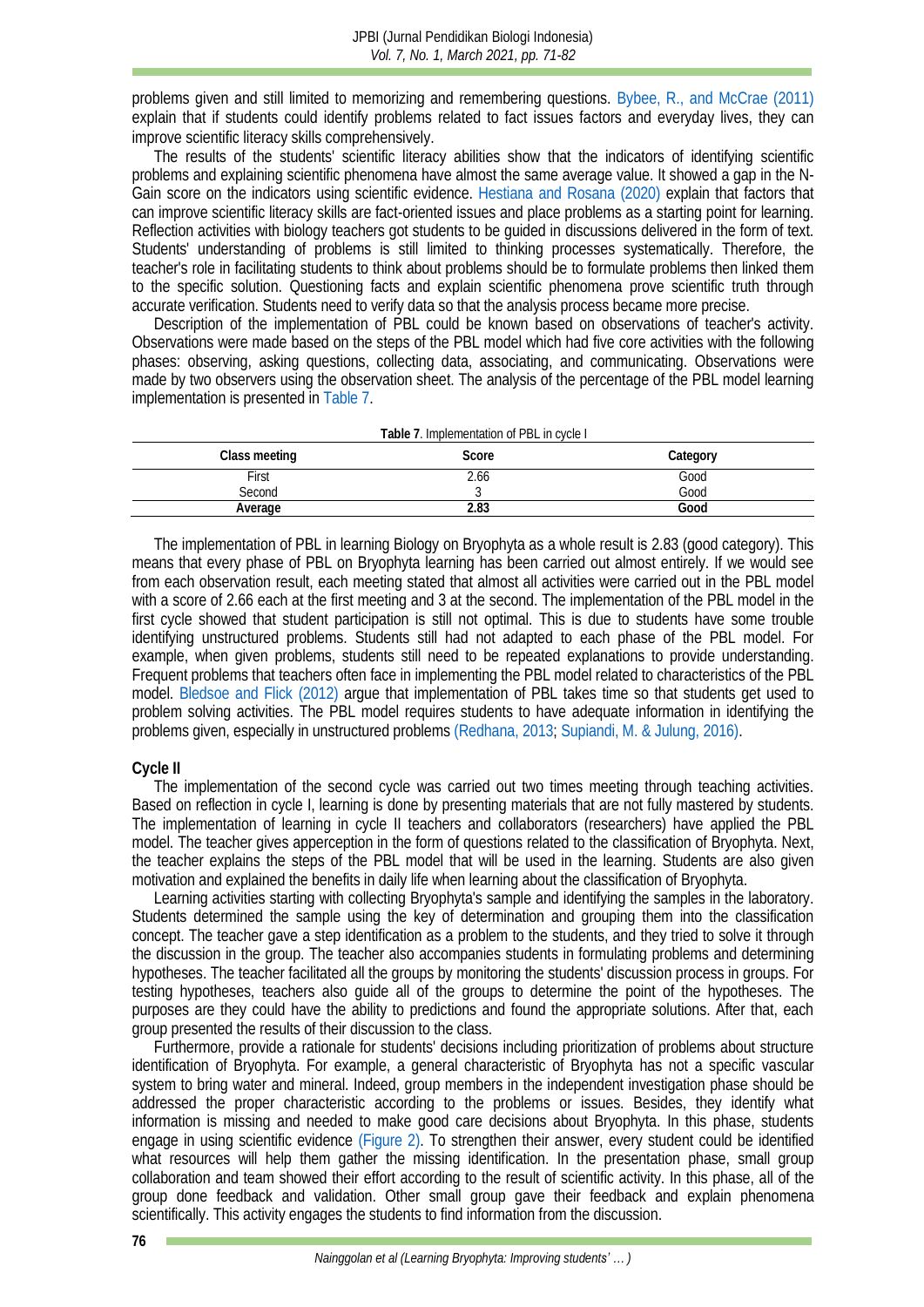

**Figure 2**. Students' activities to get Bryophyta sample as scientific evidence

<span id="page-6-0"></span>Student learning activities [\(Figure 2\)](#page-6-0) showed that students are invited to link contextual learning to Bryophyta's subject. This activity affected increasing scientific literacy. Increased scientific literacy indicates that students have a curiosity about science issues and practice science directly. When students pay attention to their learning behavior, it can be empowering their experiences and form scientific expertise from various sources using scientific methods. Dragos and Mih (2015) explained students could achieve their learn best if they could employ a variety of data collection methods. Moreover, setting up an outdoor class as a learning activity will allow students to observe the phenomena by themselves and empower their scientific abilities to be more optimal [\(Feille, 2017;](#page-9-14) Fetta[hlıoğlu & Aydoğdu, 2020\)](#page-9-15).

The results of the scientific literacy score can be analyzed in every aspect to analyze their skills. Based on the recapitulation of scientific literacy [\(Table 8\),](#page-6-1) the data obtained with the highest average using scientific evidence, while the lowest value is in explaining the problem of phenomena scientifically. Based on observations on the learning process, students have sufficient theoretical or scientific concept skills, can identify or determine a problem but still have difficulty explaining the phenomenon or problem properly. This can be seen in the implementation of the learning process when students are given a problem, they can identify the basics of theoretical, but they still have difficulty in the analysis of complex cases by linking various concepts or viewed from other conceptual perspectives. This is because they are not used to solving problems, such as the statement from [McCrumz](#page-10-12) (2017) that the habit of thinking to find problem-solving needs to be practiced continuously.

<span id="page-6-1"></span>

| Table 8. Achievement of <b>students' scientific liter</b> acy in cycle II |                   |           |        |               |
|---------------------------------------------------------------------------|-------------------|-----------|--------|---------------|
|                                                                           | Value description |           | N-Gain |               |
| Indicator of scientific literacy                                          | Pre-test          | Post-test |        | Category      |
| Identifying scientific problems                                           | 48.33             | 80.66     | 62.58  | Medium        |
| Explain phenomena scientifically                                          | 38                | 76.83     | 62.63  | <b>Medium</b> |
| Using scientific evidence                                                 | 43.12             | 83.62     | 71.58  | High          |
| Average                                                                   | 49.02             | 44.81     | 75.44  | Complete      |

Learning in the second cycle showed an increase in student enthusiasm for learning. The educator promoted literacy practices by finding information using textbooks and stimulated students to be connected to the dynamic scientific inquiry. This is in line with Sørvik et al. [\(2015\)](#page-11-7) explanation that investigating the variation of texts and present in these science lessons the context from texts were being used. Presenting graphics and pictures in-depth will indicate that students have emphasized their concepts. It also exercised students' involvement to understand literacy as further emphasis. Students communicate and provide their respective analyses of the information based on the reference. Furthermore, the teacher verifies the student's opinion.

Increasing students' literacy skills is carried out by utilizing the school environment as a form of problem finding and increasing students' ability to solve these problems [\(Heard, 2016;](#page-9-16) [Wirdianti et al., 2019\).](#page-11-8) Other efforts were also made through strengthening the content of Bryophyta in teaching materials. Some of the Bryophyta sample search activities are activities that lead students to be able to map the types of Bryophyta and provide a classification of the sample findings. Problems found in the context of classification, Bryophyta body structure, and reproductive methods can train student activities to identify, analyze problems, explain phenomena based on observations, and use facts empirically.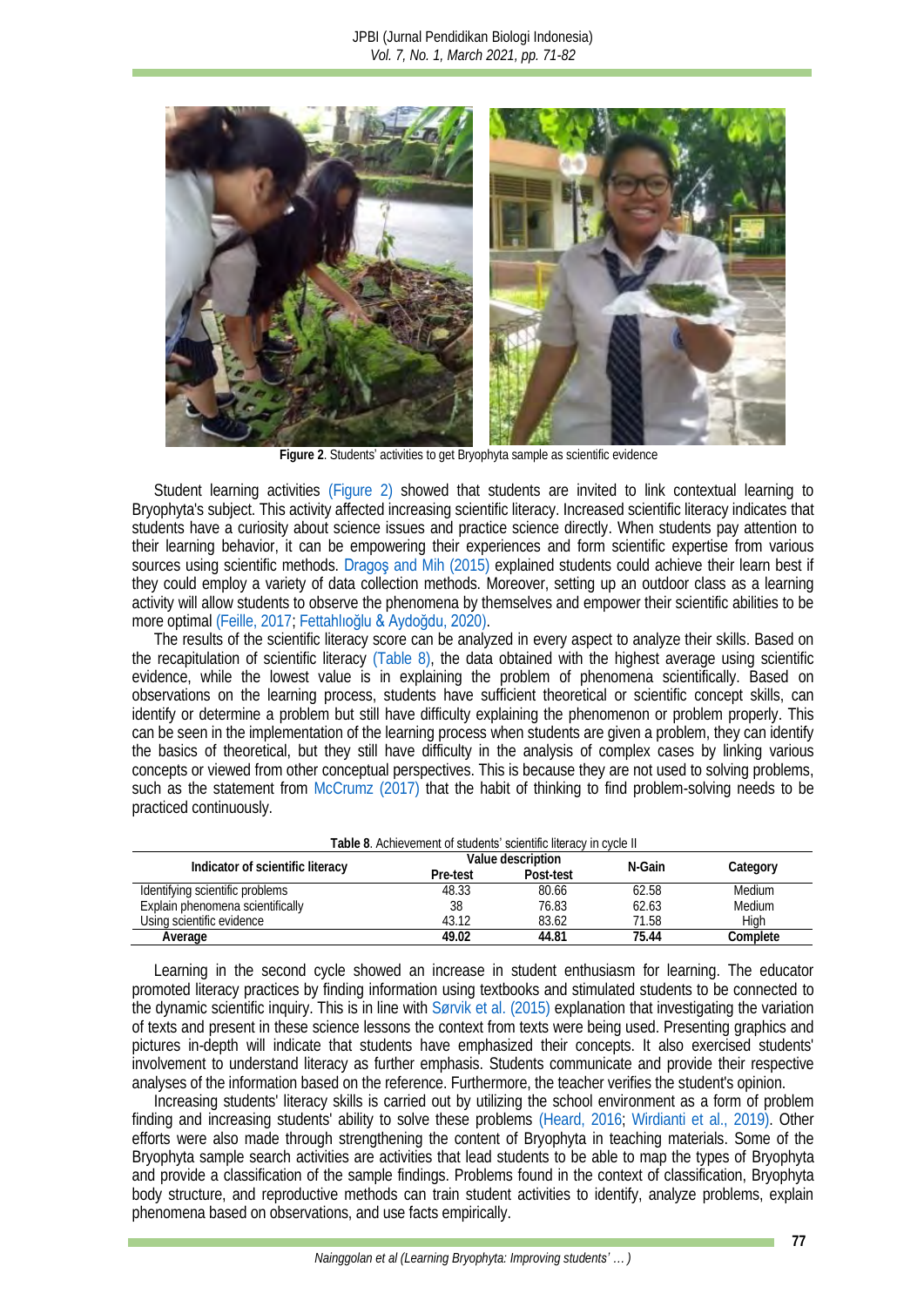[Table 9](#page-7-0) showed the result of the implementation of PBL models in learning Bryophyta as a whole is 3.49. The stage of experimental activities is guiding students to collect data as a sample of Bryophyta from the surrounding area. Many activities carried out by students in this stage, begin the learning process by observing objects following the Bryophyta characteristic. Then students brought the sample to identify in the laboratory. They were also guided by a key determination to identify a group of Bryophyta. Besides, they have been answered questions from a worksheet, they have to answer them scientifically. For example, when students are faced with several specimens of Bryophyta, character observations are made about the state of the vaginula, seta, apophysis, archegonium, speculum, and peristome. This means that every phase of PBL on Bryophyta topic had been carried out almost entirely. In connection with this activity, students learn how to answer questions scientifically, analyze them by connecting to the concept. Exploration activity was carried out in the context of collecting data based on experimental results. Some research showed that these activities help students to improve their science literacy skills [\(J. Kang, 2020;](#page-9-17) [Murphy et al., 2019\).](#page-10-9)

<span id="page-7-0"></span>

| Table 9. Implementation of PBL in cycle II |       |           |  |  |
|--------------------------------------------|-------|-----------|--|--|
| Class meeting                              | Score | Category  |  |  |
| First                                      | 3.33  | Good      |  |  |
| Second                                     | 3.66  | Very good |  |  |
| Average                                    | 3 49  | Very Good |  |  |

Based on each observation result, each meeting stated that almost all activities were carried out in the PBL model with a score of 80% each at the first meeting and 76.47% at the second. Results of students' activity showed that the dominant activity during the learning process with the PBL model was the experiment activities and teacher's explanation. When investigation phase, students were using the key determination, this was identified as a functional level of scientific literacy because most of the student was able connected characteristic member group of Bryophyta. Besides, even though they struggled to interpret information from key determination, the teacher also facilitates each group by giving an example data analysis. When the teacher displayed the procedure, it stimulated their power of conceptual. They provided multiple ideas and linked some concepts about the morphology of Bryophyta. As stated by Putri et al. [\(2018\)](#page-10-13) that authentic problems as a starting point gain multiple students' ideas by relating problems that closely into everyday life.

By giving questions on the worksheet, students gathering the data and produce an explanation combining their general knowledge. It was predicted that students who were able to provide a multidimensional level of using data to solve a problem [\(Cheng et al., 2018\).](#page-8-8) They were also able to link several ideas together to form a comprehensive response. This means that the identified object conducted by found the characteristics by students contributed positively to students' understanding [\(Moutinho et al., 2015\).](#page-10-5) Indeed, students were allowed to discover the concept of reproduction of Bryophyta. After the experimental activity was completed, the teacher also gave reinforcement in the concept of the reproduction cycle in Bryophyta through the video. Strengthening students in experimental activities is one way to exercise students' scientific reasoning in the context of science [\(Wulandari, 2017\).](#page-11-9)

Moreover, the data comparison of students' scientific literacy in cycles I and II can be seen in [Table 10.](#page-7-1) It shows the results of students' scientific literacy in cycle II have completed because appropriate with the expected target (more than 60 points). Increased completeness of scientific literacy through the implementation of PBL models on Bryophyta topic shows that there has been a change in students' scientific literacy in the aspects of problem identification, the ability to explain scientifically, and use scientific evidence. Achieving higher levels of scientific literacy and the ability to apply scientific knowledge in life situations depend on how the student could be applied that knowledge in their life situations [\(Garthwaite et al., 2014;](#page-9-18) [Zhu, 2019\).](#page-11-10) Implementation of the PBL can stimulate students to be actively solving problems in learning and construct their knowledge. The activity of students will give a positive chance to change their mindset find out and provide solutions. Students who are trained to be sensitive to problems will influence how they can think positively and solve problems appropriately [\(Rahayuni, 2016;](#page-10-14) [Ristanto et al, 2017\).](#page-10-15)

<span id="page-7-1"></span>

| Table 10. Completeness of <b>students' scien</b> tific literacy in cycle I and cycle II |            |                               |          |
|-----------------------------------------------------------------------------------------|------------|-------------------------------|----------|
| Cycle I<br>Achievement (>65)                                                            | Criteria   | Cycle II<br>Achievement (>65) | Criteria |
| 45.20                                                                                   | Incomplete | 75.44                         | Complete |

The high level of scientific literacy skills of students after implementing the PBL model is in line with several previous research that has also implemented this learning model. Some of these studies examine the increase of students' scientific literacy by implementing a PBL [\(N.-H. Kang et al., 2012;](#page-9-19) [Mun et al., 2015\).](#page-10-16) Several researchers from Indonesia also reported similar cases [\(Hestiana & Rosana, 2020;](#page-9-13) [Parno et al., 2020;](#page-10-7) [Prastika](#page-10-6)  [et al., 2019\).](#page-10-6) Improvements in scientific literacy could have occurred if biological learning was designed with integrated scientific literacy and scientific activity. This proven support from some activities consisted of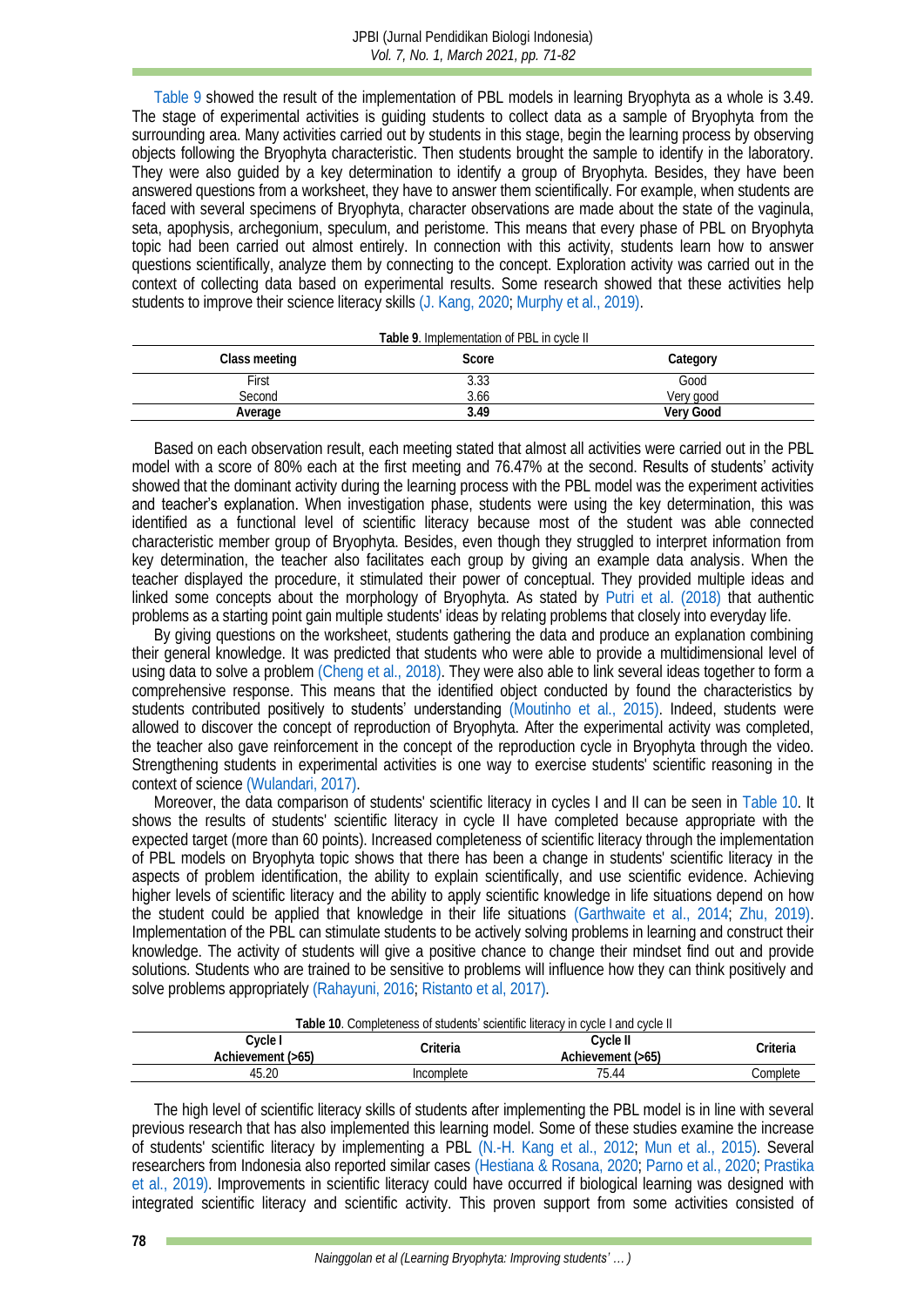stimulated students in biological activity, for example, the classification of Bryophyta and connecting their knowledge. The engagement of students can prove some ability in scientific literacy, for example, student explore their knowledge in experimental activity, they can be involved in getting data and connect to theory. This is in line with Sharon and [Baram-Tsabari \(2020\),](#page-11-11) who explains that science literacy must be taught in the science classroom for students to identify misinformation. This implies that the ability of content knowledge provides a chance to gain scientific literacy through PBL.

However, there are some limitations of the implementation of the PBL model for instance need time extended to facilitate student for doing the experimental activity. It needs supporting equipment to analyze in detail according to identify the life cycle of Bryophyta in real-time. The teacher should have an alternative way to illustrate some parts of Bryophyta to explain the concept comprehensively. Some research shows that unreachable activity in the laboratory can be designed with a virtual laboratory, it's effective to use a blended approach to present the abstract concept [\(Darrah et al., 2014;](#page-8-9) [Kapici et al., 2019;](#page-9-20) [Pyatt & Sims, 2012\).](#page-10-17)

#### **CONCLUSION**

Based on the results of the research that has been carried out, it can be concluded that the implementation of the Problem-Based Learning model can increase students' scientific literacy in the X graders of Kristen Satya Wacana Senior High School in Academic Year 2019/2020. It was found that the PBL model was able to support students to learn Bryophyta so that it affected improving their scientific literacy. The achievement of students' scientific literacy in the first cycle reached 45.20 and increased in the second cycle to 75.44. Meanwhile, the learning implementation aspect was completed in the first cycle with an achievement of 2.83 (good category) and in the second cycle reach 3.49 (very good category). The results of this study have implications in the learning process which can be used as a reference for developing students' scientific literacy through problem-based learning in scientific activities. Scientific activities strongly support the development of scientific literacy at the high school level and can be used in the learning process by teachers to support increased scientific literacy with relevant material.

#### **REFERENCES**

- <span id="page-8-1"></span>Allchin, D. (2014). From science studies to scientific literacy: A view from the classroom. *Science and Education*, *23*(9), 1911–1932[. https://doi.org/10.1007/s11191-013-9672-8](https://doi.org/10.1007/s11191-013-9672-8)
- <span id="page-8-2"></span>Ardianto, D., & Rubini, B. (2016). Comparison of students' scientific literacy in integrated science learning through model of guided discovery and problem based learning. *Jurnal Pendidikan IPA Indonesia*, *5*(1), 31–37.<https://doi.org/10.15294/jpii.v5i1.5786>
- <span id="page-8-0"></span>Ariana, D., Situmorang, Risya, P., & Krave, Agna, S. (2020). Pengembangan modul berbasis discovery learning pada materi jaringan tumbuhan untuk meningkatkan kemampuan literasi sains siswa kelas XI IPA SMA. *Jurnal Pendidikan Matermatika dan IPA*, *11*(1), 34–46. [https://doi.org/10.26418/jpmipa.v10i2.](https://doi.org/10.26418/jpmipa.v10i2.27630) [27630](https://doi.org/10.26418/jpmipa.v10i2.27630)
- <span id="page-8-4"></span>Baran, M., & Sozbilir, M. (2018). An application of context- and problem-based learning (C-PBL) into teaching thermodynamics. *Research in Science Education*, *48*(4), 663–689. [https://doi.org/10.1007/s11165-016-](https://doi.org/10.1007/s11165-016-9583-1) [9583-1](https://doi.org/10.1007/s11165-016-9583-1)
- <span id="page-8-5"></span>Bate, E., Hommes, J., Duvivier, R., & Taylor, D. C. M. (2014). Problem-based learning (PBL): Getting the most out of your students-Their roles and responsibilities. *Medical Teacher*, *36*(1), 1–12. [https://doi.org/](https://doi.org/10.3109/0142159X.2014.848269) [10.3109/0142159X.2014.848269](https://doi.org/10.3109/0142159X.2014.848269)
- <span id="page-8-3"></span>Bledsoe, K. E., & Flick, L. (2012). Concept development and meaningful learning among electrical engineering students engaged in a problem-based laboratory experience. *Journal of Science Education and Technology*, *21*(2), 226–245[. https://doi.org/10.1007/s10956-011-9303-6](https://doi.org/10.1007/s10956-011-9303-6)
- <span id="page-8-6"></span>Bybee, R., & McCrae, B. (2011). Scientific literacy and student attitudes: perspectives from PISA 2006 science. *International Journal of Science Education*, *33*(1), 7–26. [https://doi.org/10.1080/09500693.](https://doi.org/10.1080/09500693.2011.518644) [2011.518644](https://doi.org/10.1080/09500693.2011.518644)
- <span id="page-8-8"></span>Cheng, S. C., She, H. C., & Huang, L. Y. (2018). The impact of problem-solving instruction on middle school students' physical science learning: Interplays of knowledge, reasoning, and problem solving. *Eurasia Journal of Mathematics, Science and Technology Education*, *14*(3), 731–743. [https://doi.org/10.12973/](https://doi.org/10.12973/ejmste/80902) [ejmste/80902](https://doi.org/10.12973/ejmste/80902)
- <span id="page-8-9"></span>Darrah, M., Humbert, R., Finstein, J., Simon, M., & Hopkins, J. (2014). Are Virtual labs as effective as handson labs for undergraduate physics? A comparative study at two major universities. *Journal of Science Education and Technology*, *23*(6), 803–814.<https://doi.org/10.1007/s10956-014-9513-9>
- <span id="page-8-7"></span>Dragoş, V., & Mih, V. (2015). Scientific literacy in school. *Procedia-Social and Behavioral Sciences*, *209*, 167– 172.<https://doi.org/10.1016/j.sbspro.2015.11.273>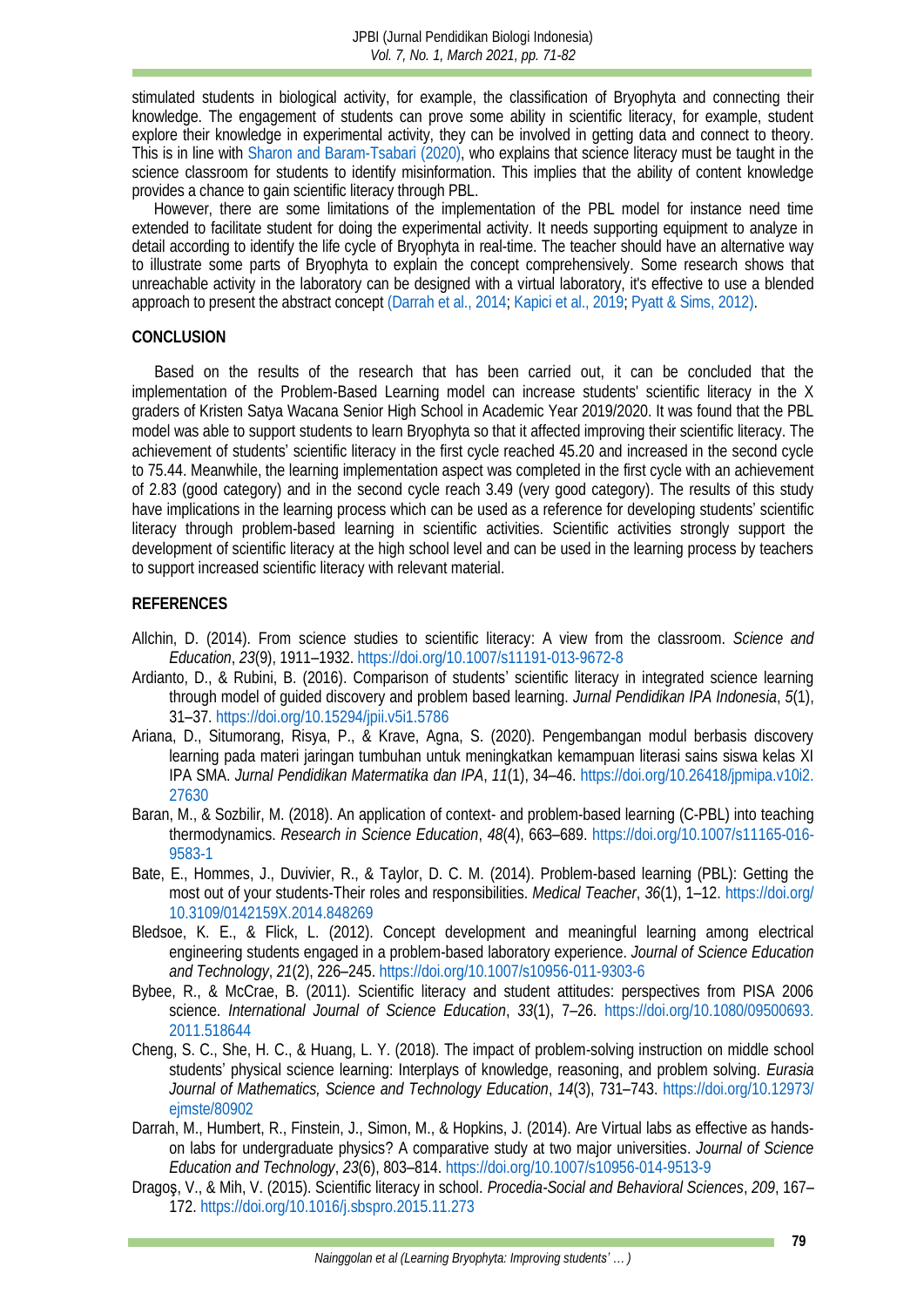- <span id="page-9-6"></span>Elder, A. D. (2015). Using a brief form of Problem-Based Learning in a research methods class: Perspectives of instructor and students. *Journal of University Teaching and Learning Practice*, *12*(1), 13. <https://ro.uow.edu.au/cgi/viewcontent.cgi?article=1491&context=jutlp>
- <span id="page-9-14"></span>Feille, K. K. (2017). Teaching in the field: What teacher professional life histories tell about how they learn to teach in the outdoor learning environment. *Research in Science Education*, *47*(3), 603–620. [https://doi.](https://doi.org/10.1007/s11165-016-9519-9) [org/10.1007/s11165-016-9519-9](https://doi.org/10.1007/s11165-016-9519-9)
- <span id="page-9-15"></span>Fettahlıoğlu, P., & Aydoğdu, M. (2020). Developing environmentally responsible behaviours through the implementation of argumentation and problem-based learning models. *Research in Science Education*, *50*(3), 987–1025.<https://doi.org/10.1007/s11165-018-9720-0>
- <span id="page-9-8"></span>Foyle, L., Hostad, J., & Fisher, J. (2018). Problem-based learning: Not such a problem. In *Innovations in Cancer and Palliative Care Education* (pp. 24–36)[. https://doi.org/10.1201/9781315379913-3](https://doi.org/10.1201/9781315379913-3)
- <span id="page-9-18"></span>Garthwaite, K., France, B., & Ward, G. (2014). The complexity of scientific literacy: The development and use of a data analysis matrix. *International Journal of Science Education*, *36*(10), 1568–1587. [https://doi.org/](https://doi.org/10.1080/09500693.2013.870363) [10.1080/09500693.2013.870363](https://doi.org/10.1080/09500693.2013.870363)
- <span id="page-9-5"></span>Glaze, A. (2018). Teaching and learning science in the 21st century: Challenging critical assumptions in postsecondary science. *Education Sciences*, *8*(1), 12.<https://doi.org/10.3390/educsci8010012>
- <span id="page-9-11"></span>Gormally, C., Brickman, P., & Lutz, M. (2012). Developing a test of scientific literacy skills (TOSLS): Measuring undergraduates' evaluation of scientific information and arguments. *CBE Life Sciences Education*, *11*(4), 364–377[. https://doi.org/10.1187/cbe.12-03-0026](https://doi.org/10.1187/cbe.12-03-0026)
- <span id="page-9-4"></span>Günter, T. (2020). Effectiveness of a Problem-Based Learning (PBL) scenario for enhancing academic achievement of energy metabolism. *Research in Science Education*, *50*(5), 1713–1737. [https://doi.org](https://doi.org/10.1007/s11165-018-9750-7) [/10.1007/s11165-018-9750-7](https://doi.org/10.1007/s11165-018-9750-7)
- <span id="page-9-9"></span>Gurses, A., Dogar, C., & Geyik, E. (2015). Teaching of the concept of enthalpy using problem based learning approach. *Procedia-Social and Behavioral Sciences*, 2390–2394. [https://doi.org/10.1016/j.sbspro.2015.](https://doi.org/10.1016/j.sbspro.2015.07.298) [07.298](https://doi.org/10.1016/j.sbspro.2015.07.298)
- <span id="page-9-12"></span>Hake, R. R. (2014). *Design-based research in physics education: A review*. Routledge[. https://doi.org/10.4324](https://doi.org/10.4324/9781315759593-42) [/9781315759593-42](https://doi.org/10.4324/9781315759593-42)
- <span id="page-9-16"></span>Heard, M. J. (2016). Using a problem-based learning approach to teach students about biodiversity, species distributions & the impact of habitat loss. *The American Biology Teacher*, *78*(9), 733–738. [https://doi.org](https://doi.org/10.1525/abt.2016.78.9.733) [/10.1525/abt.2016.78.9.733](https://doi.org/10.1525/abt.2016.78.9.733)
- <span id="page-9-13"></span>Hestiana, H., & Rosana, D. (2020). The effect of problem based learning based sosio-scientific issues on scientific literacy and problem-solving skills of junior high school students. *Journal of Science Education Research*, *4*(1), 15–21.<https://doi.org/10.21831/jser.v4i1.34234>
- <span id="page-9-2"></span>Holbrook, J., & Rannikmae, M. (2016). The nature of science education for enhancing scientific literacy. *International Journal of Science Education*, *29*(11), 1347–1362. [https://doi.org/10.1080/0950069060100](https://doi.org/10.1080/09500690601007549) [7549](https://doi.org/10.1080/09500690601007549)
- <span id="page-9-10"></span>Husna, F. R., Sukaesih, S., & Setiati, N. (2017). The influences of problem based learning accompanying analyze case study toward scientific literacy of students. *Journal of Biology Education*, *6*(3), 357–367. <https://doi.org/10.15294/jbe.v6i3.21091>
- <span id="page-9-7"></span>Ismiani, S., Syukri, S., & Wahyudiati, D. (2017). Pengaruh penerapan metode problem based learning terhadap sikap ilmiah dan hasil belajar biologi siswa Kelas VII MTs NW 01 Kembang Kerang. *Biota*, *10*(1), 104–113.<https://doi.org/10.20414/jb.v10i1.27>
- <span id="page-9-17"></span>Kang, J. (2020). Interrelationship between inquiry-based learning and instructional quality in predicting science literacy. *Research in Science Education*.<https://doi.org/10.1007/s11165-020-09946-6>
- <span id="page-9-19"></span>Kang, N.-H., DeChenne, S. E., & Smith, G. (2012). Inquiry learning of high school students through a problem-based environmental health science curriculum. *School Science and Mathematics*, *112*(3), 147–158.<https://doi.org/10.1111/j.1949-8594.2011.00128.x>
- <span id="page-9-20"></span>Kapici, H. O., Akcay, H., & de Jong, T. (2019). Using hands-on and virtual laboratories alone or together―which works better for acquiring knowledge and skills? *Journal of Science Education and Technology*, *28*(3), 231–250.<https://doi.org/10.1007/s10956-018-9762-0>
- <span id="page-9-3"></span>Kaya, V. H., Bahceci, D., & Altuk, Y. G. (2012). The relationship between primary school students' scientific literacy levels and scientific process skills. *Procedia - Social and Behavioral Sciences*, *47*, 495–500. <https://doi.org/10.1016/j.sbspro.2012.06.687>
- <span id="page-9-0"></span>Kurniati, T. (2015). Penerapan model belajar siklus 5E terhadap pemahaman konsep biologi umum dan kemampuan aplikasi sains mahasiswa pendidikan biologi. *Jurnal Pengajaran Matematika dan Ilmu Pengetahuan Alam*, *20*(1), 60.<https://doi.org/10.18269/jpmipa.v20i1.564>
- <span id="page-9-1"></span>Lederman, N. G., Lederman, J. S., & Antink, A. (2013). Nature of science and scientific inquiry as contexts for the learning of science and achievement of scientific literacy. *International Journal of Education in*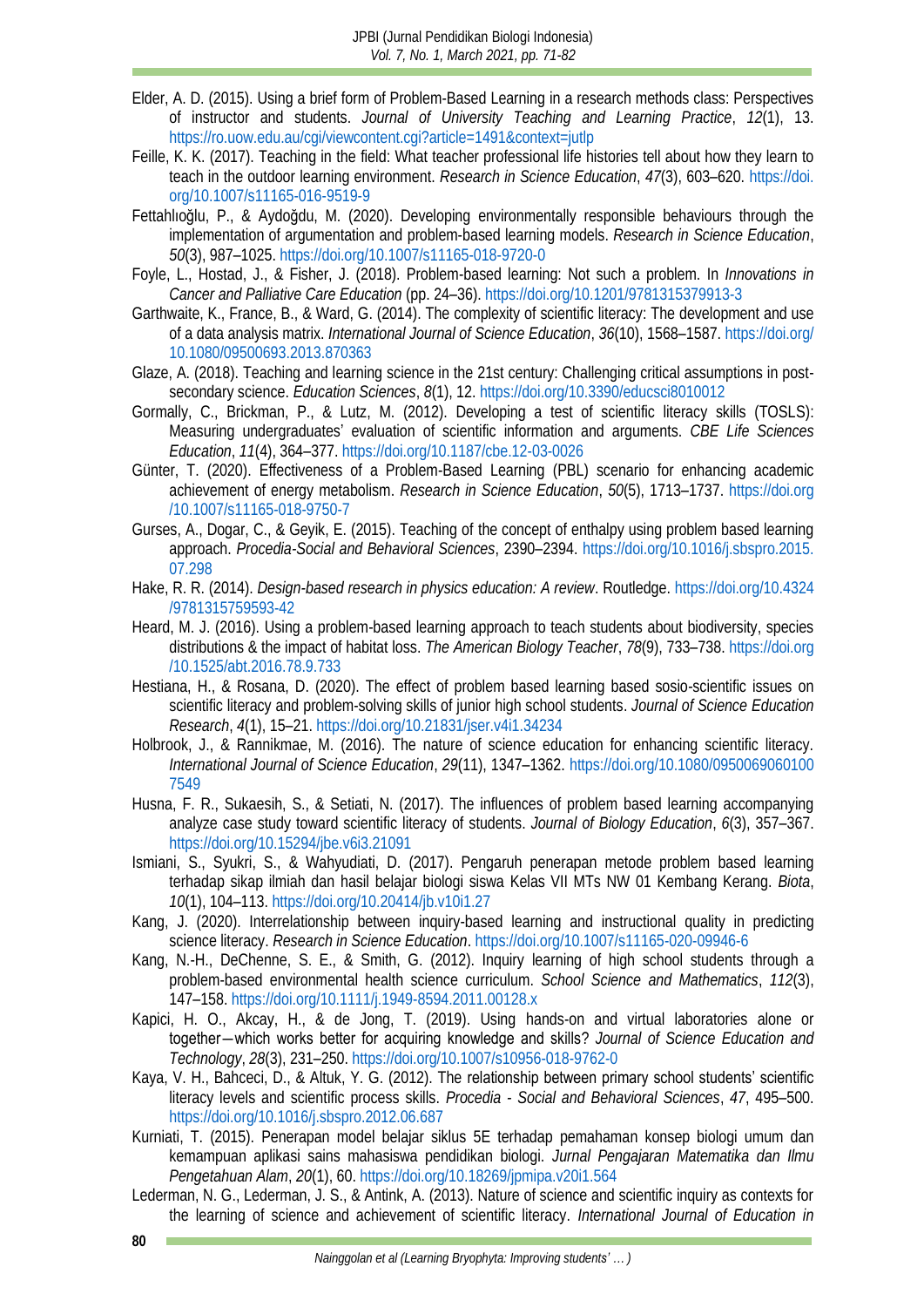- <span id="page-10-8"></span>*Mathematics Science and Technology (IJEMST)*, *1*(3), 138–147.<https://doi.org/10.18404/ijemst.19784> Lokitaswara, E., Hidayat, S., & Shahri, I. (2019). Upaya meningkatkan penguasaan konsep melalui model problem based learning pada materi protista Kelas X di SMA Muhammadiyah Sekayu. *BIODIK*, *5*(1), 59–67. [https://doi.org/https://doi.org/10.22437/bio.v5i1.6392](https://doi.org/https:/doi.org/10.22437/bio.v5i1.6392)
- <span id="page-10-1"></span>McCrae, N. (2011). Nurturing critical thinking and academic freedom in the 21st century university. *International Journal of Teaching and Learning in Higher Education*, *23*(1), 128–134. [https://eric.ed.](https://eric.ed.gov/?id=EJ938588) [gov/?id=EJ938588](https://eric.ed.gov/?id=EJ938588)
- <span id="page-10-12"></span>McCrum, D. P. (2017). Evaluation of creative problem-solving abilities in undergraduate structural engineers through interdisciplinary problem-based learning. *European Journal of Engineering Education*, *42*(6), 684–700.<https://doi.org/10.1080/03043797.2016.1216089>
- <span id="page-10-5"></span>Moutinho, S., Torres, J., Fernandes, I., & Vasconcelos, C. (2015). Problem-based learning and nature of science: A study with science teachers. *Procedia - Social and Behavioral Sciences*, 1871–1875. <https://doi.org/10.1016/j.sbspro.2015.04.324>
- <span id="page-10-16"></span>Mun, K., Shin, N., Lee, H., Kim, S. W., Choi, K., Choi, S. Y., & Krajcik, J. S. (2015). Korean secondary students' perception of scientific literacy as global citizens: Using global scientific literacy questionnaire. *International Journal of Science Education*, *37*(11), 1739–1766. [https://doi.org/10.1080/09500693.2015.](https://doi.org/10.1080/09500693.2015.1045956) [1045956](https://doi.org/10.1080/09500693.2015.1045956)
- <span id="page-10-9"></span>Murphy, C., Smith, G., & Broderick, N. (2019). A starting point: Provide children opportunities to engage with scientific inquiry and nature of science. *Research in Science Education*[. https://doi.org/10.1007/s11165-](https://doi.org/10.1007/s11165-019-9825-0) [019-9825-0](https://doi.org/10.1007/s11165-019-9825-0)
- Mustofa, Z., Khoiriyah, A. J., Sulistiyawati, I., Harmawati, D., & Muhdhar, M. H. I. Al. (2016). Penerapan strategi pembelajaran problem based learning melalui lesson study untuk meningkatkan keterampilan memecahkan. *Jurnal Pendidikan Biologi*, *8*(1), 32–37[. https://doi.org/10.17977/um052v8i1p32-37](https://doi.org/10.17977/um052v8i1p32-37)
- <span id="page-10-10"></span>Nuryadi, Astuti, T. D., Utami, E. S., & Budiantara, M. (2017). *Dasar-Dasar Statistika Penelitian*. Universitas Mercu Buana Yogyakarta. [http://eprints.mercubuana-yogya.ac.id/6667/1/Buku-Ajar\\_Dasar-Dasar-](http://eprints.mercubuana-yogya.ac.id/6667/1/Buku-Ajar_Dasar-Dasar-Statistik-Penelitian.pdf)[Statistik-Penelitian.pdf](http://eprints.mercubuana-yogya.ac.id/6667/1/Buku-Ajar_Dasar-Dasar-Statistik-Penelitian.pdf)
- <span id="page-10-0"></span>OECD. (2013). *PISA 2012 assessment and analytical framework: Mathematics, reading, science, problem solving and financial literacy*[. https://doi.org/10.1787/9789264190511-en](https://doi.org/10.1787/9789264190511-en)
- <span id="page-10-4"></span>OECD. (2019). PISA 2018 results. In *OECD Publishing* (Vol. 3). [https://www.oecd.org/pisa/publications/pisa-](https://www.oecd.org/pisa/publications/pisa-2018-results.htm)[2018-results.htm](https://www.oecd.org/pisa/publications/pisa-2018-results.htm)
- <span id="page-10-2"></span>Oliver, M. C., & Adkins, M. J. (2020). "Hot-headed" students? Scientific literacy, perceptions and awareness of climate change in 15-year olds across 54 countries. *Energy Research and Social Science*, *70*, 1-9. <https://doi.org/10.1016/j.erss.2020.101641>
- <span id="page-10-7"></span>Parno, Yuliati, L., Hermanto, F. M., & Ali, M. (2020). A case study on comparison of high school students' scientific literacy competencies domain in physics with different methods: PBL-stem education, PBL, and conventional learning. *Jurnal Pendidikan IPA Indonesia*, *9*(2), 159–168. [https://doi.org/10.15294/](https://doi.org/10.15294/jpii.v9i2.23894) [jpii.v9i2.23894](https://doi.org/10.15294/jpii.v9i2.23894)
- <span id="page-10-6"></span>Prastika, M. D., Wati, M., & Suyidno, S. (2019). The effectiveness of problem-based learning in improving students scientific literacy skills and scientific attitudes. *Berkala Ilmiah Pendidikan Fisika*, *7*(3), 185-195. <https://doi.org/10.20527/bipf.v7i3.7027>
- <span id="page-10-3"></span>Priyambodo, P., & Situmorang, R. P. (2017). *Antigen antibodi pembelajaran* (R. S. Zuhri (ed.)). Pustaka Pelajar.<http://balaiyanpus.jogjaprov.go.id/opac/detail-opac?id=299193>
- <span id="page-10-13"></span>Putri, P.D., Tukiran, & Nasrudin, H. (2018). The effectiveness of Problem-Based Learning (PBL) models based on Socio-Scientific Issues (SSI) to improve the ability of science literacy on climate change materials. *Jurnal Penelitian Pendidikan Sains (JPPS)*, *7*(2), 1519–1524. [https://doi.org/10.26740/jpps.](https://doi.org/10.26740/jpps.v7n2.p1519-1524) [v7n2.p1519-1524](https://doi.org/10.26740/jpps.v7n2.p1519-1524)
- <span id="page-10-17"></span>Pyatt, K., & Sims, R. (2012). Virtual and physical experimentation in inquiry-based science labs: Attitudes, performance and access. *Journal of Science Education and Technology*, *21*(1), 133–147. [https://doi.org](https://doi.org/10.1007/s10956-011-9291-6) [/10.1007/s10956-011-9291-6](https://doi.org/10.1007/s10956-011-9291-6)
- <span id="page-10-14"></span>Rahayuni, G. (2016). Hubungan keterampilan berpikir kritis dan literasi sains pada pembelajaran ipa terpadu dengan model PBM dan STM. *Jurnal Penelitian dan Pembelajaran IPA*, *2*(2), 131–146. [https://doi.org/](https://doi.org/10.30870/jppi.v2i2.926) [10.30870/jppi.v2i2.926](https://doi.org/10.30870/jppi.v2i2.926)
- <span id="page-10-11"></span>Redhana, I. . (2013). Model pembelajaran berbasis masalah untuk peningkatan keterampilan pemecahan masalah dan berpikir kritis. *Jurnal Pendidikan dan Pengajaran*, *46*(1), 78–86. [https://doi.org/10.23887/](https://doi.org/10.23887/jppundiksha.v46i1.1694) [jppundiksha.v46i1.1694](https://doi.org/10.23887/jppundiksha.v46i1.1694)
- <span id="page-10-15"></span>Ristanto, R. H., Zubaidah, S., Amin, M., & Rohman, F. (2017). Scientific literacy of students learned through guided inquiry. *International Journal of Research Review*, *4*(5), 23–30. [https://www.ijrrjournal.com/](https://www.ijrrjournal.com/IJRR_Vol.4_Issue.5_May2017/IJRR004.pdf) [IJRR\\_Vol.4\\_Issue.5\\_May2017/IJRR004.pdf](https://www.ijrrjournal.com/IJRR_Vol.4_Issue.5_May2017/IJRR004.pdf)